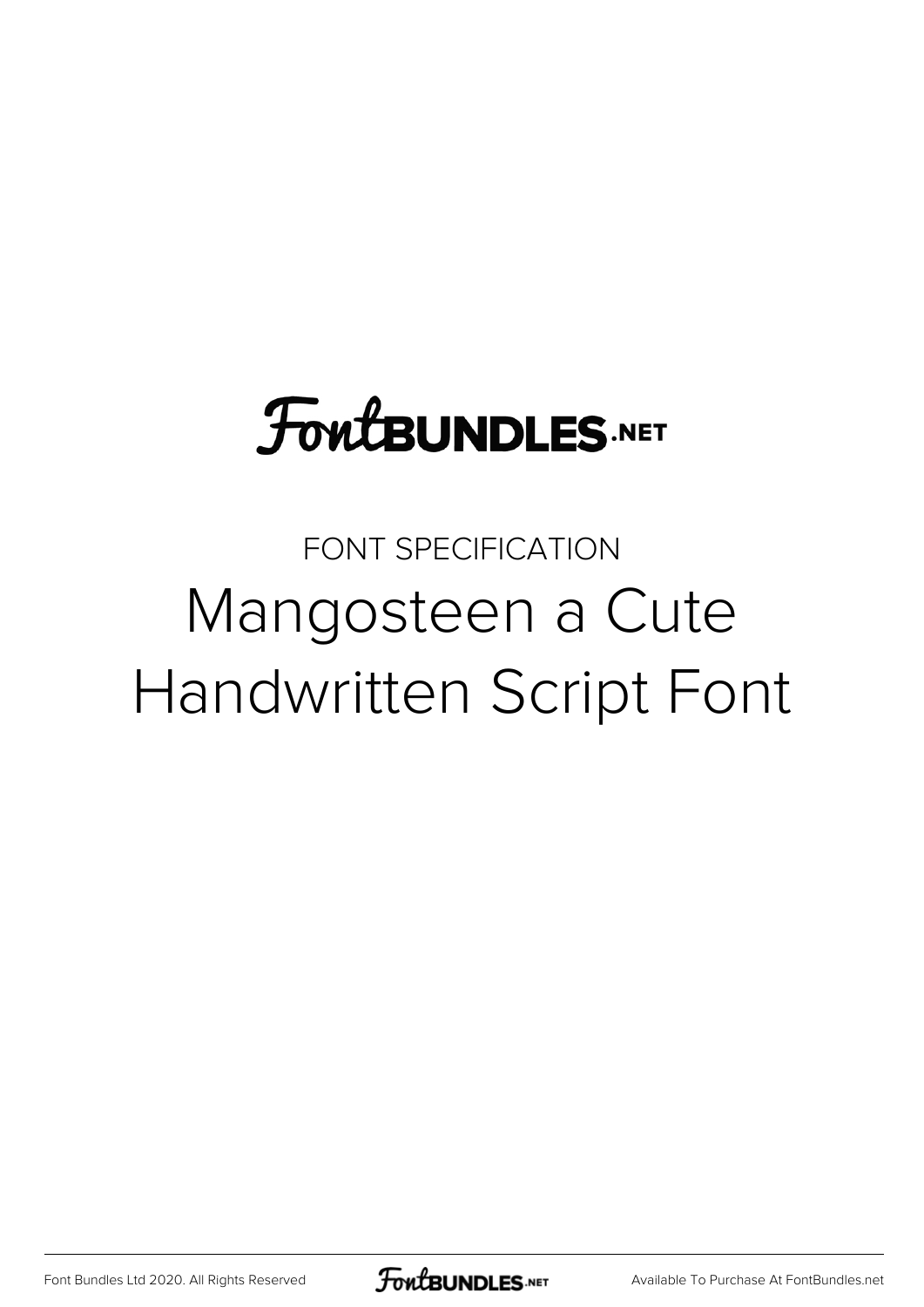#### Mangosteen - Regular

**Uppercase Characters** 

## ABCQEFGHIJKLMNQPQRSTU VWXYZ

Lowercase Characters

 $\alpha \beta c \alpha e_k g \kappa i \lambda \ell \ell \omega \omega \rho q \kappa \chi t \omega$  $VWXXY3$ 

**Numbers** 

#### 0123456789

**Punctuation and Symbols** 

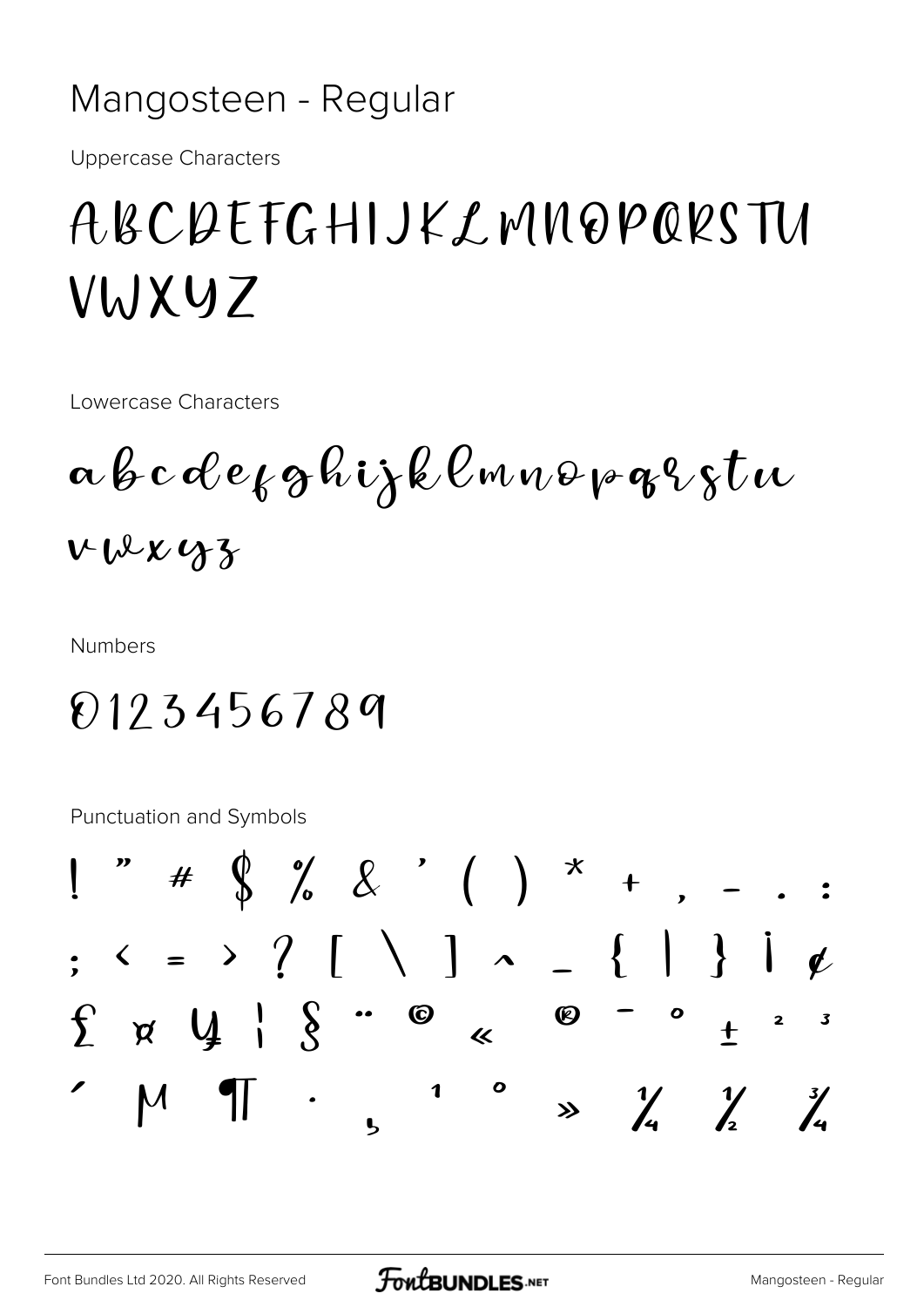All Other Glyphs

|  |  |  | À Á Â Ã Ä Å A E Ç È                                                                                                                                     |  |
|--|--|--|---------------------------------------------------------------------------------------------------------------------------------------------------------|--|
|  |  |  | ÉÊËIÍÎTHÃ                                                                                                                                               |  |
|  |  |  | $\hat{\Theta} \quad \hat{\Theta} \quad \hat{\Theta} \quad \hat{\Theta} \quad \tilde{\Theta} \quad \kappa \quad \mathcal{B} \quad \hat{U} \quad \hat{U}$ |  |
|  |  |  | $\hat{U} \quad \hat{U} \quad \hat{U} \quad \hat{D} \quad \hat{B} \quad \hat{\alpha} \quad \hat{\alpha} \quad \hat{\alpha} \quad \hat{\alpha}$           |  |
|  |  |  | $\ddot{a}$ $\alpha$ $\alpha$ $\beta$ $\dot{e}$ $\dot{e}$ $\ddot{e}$ $\ddot{e}$ $\ddot{c}$                                                               |  |
|  |  |  | $\hat{u}$ $\hat{v}$ $\hat{d}$ $\tilde{w}$ $\hat{\phi}$ $\hat{\phi}$ $\hat{\phi}$ $\tilde{\phi}$                                                         |  |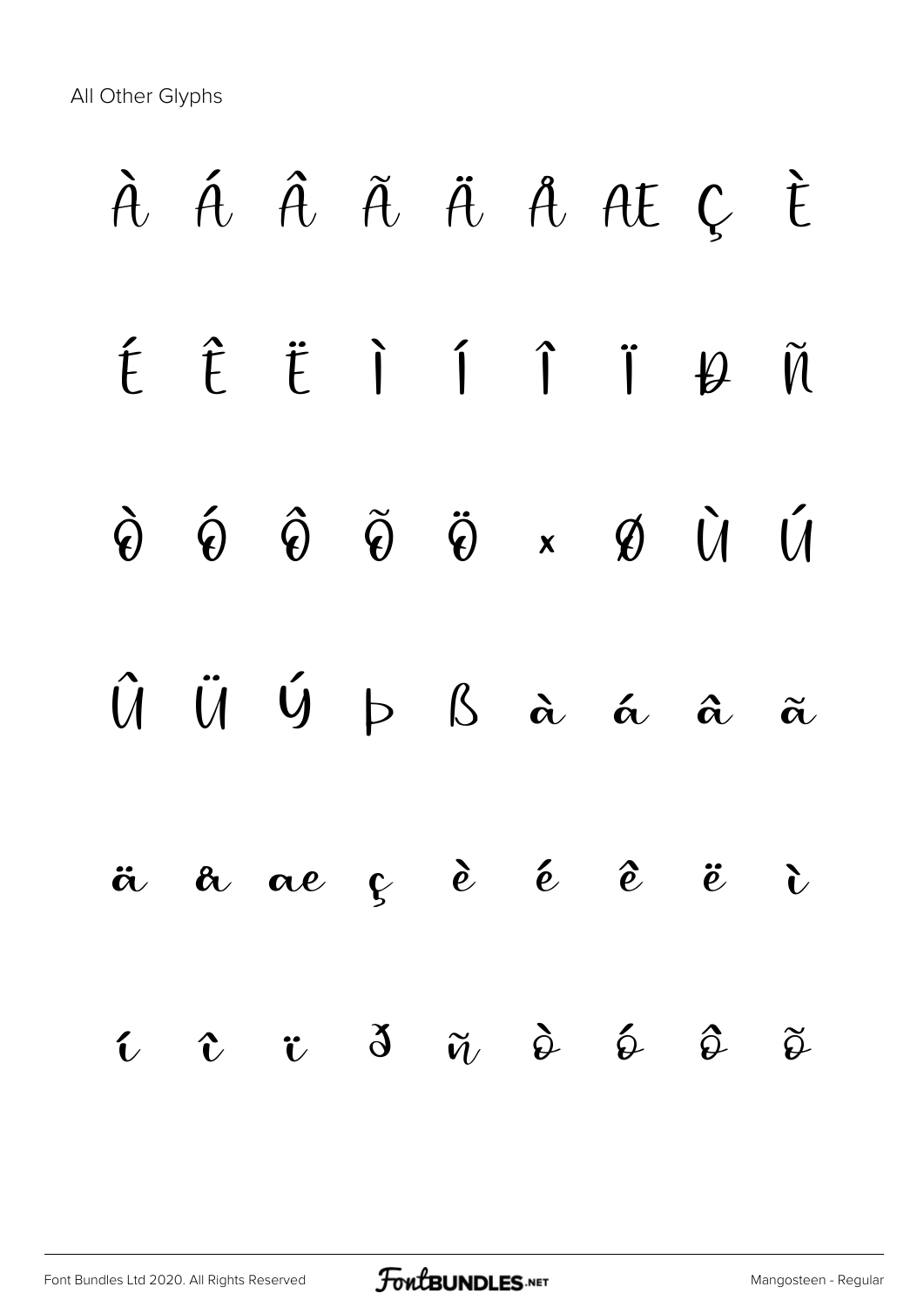